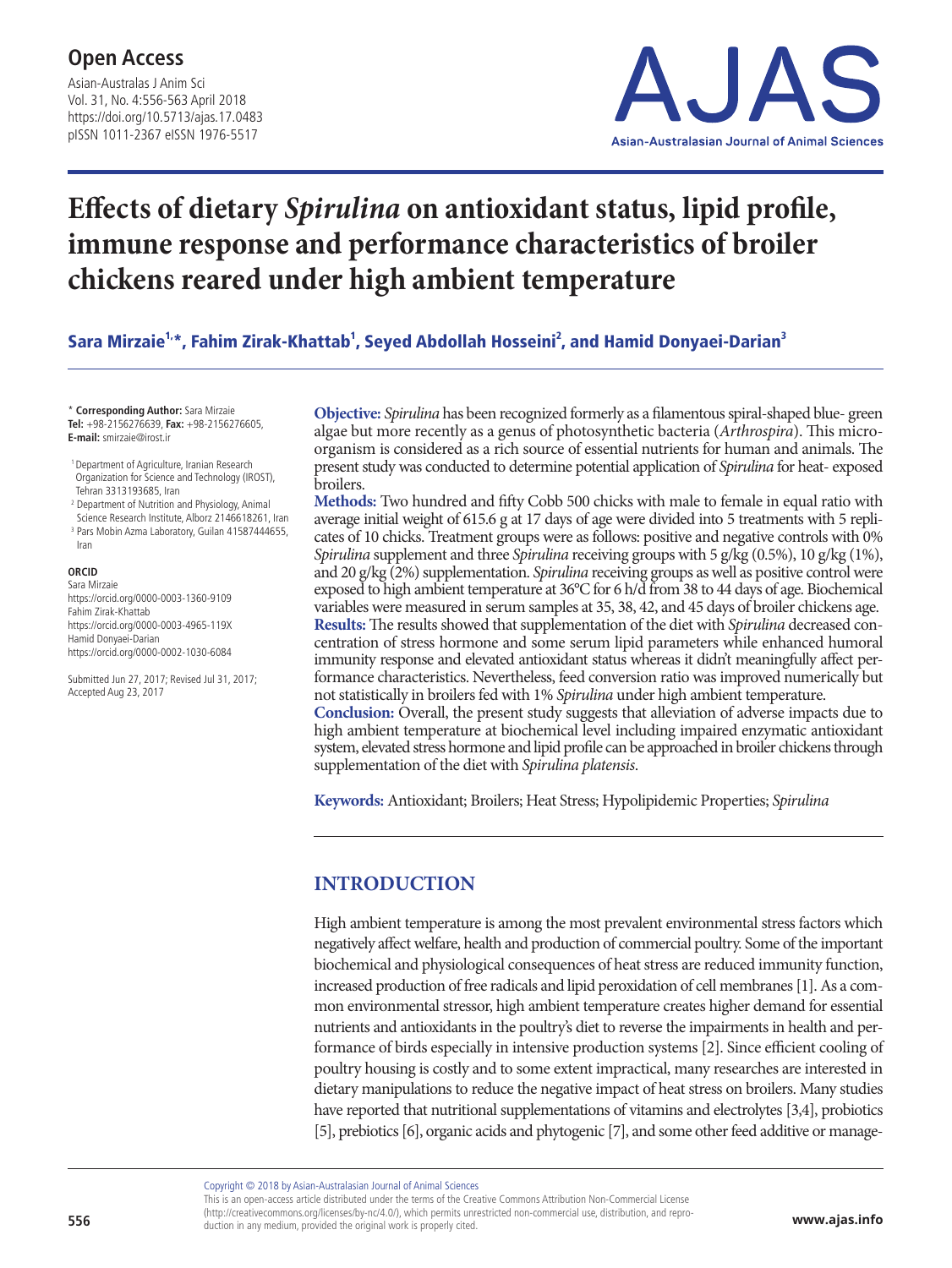A.JAS

ment practices [2,8] are beneficial to attenuate the detrimental effects of environmental stress on performance of broiler chickens. At such a condition the natural feed additives such as algal biomass or extracts which are rich in antioxidants and other bioactive components may give dual advantage; first, helping birds to resist against inappropriate or stressful environmental condition and second, producing broilers with reduced level of cholesterol or total lipids and probably better antioxidant status.

*Spirulina* has been recognized formerly as filamentous spiral-shaped blue- green algae but more recently as a genus of photosynthetic bacteria (*Arthrospira*). This microorganism belongs to the class of Cyanophyta/Cyanobacteria that grow naturally in warm and alkaline aquatic media. *Spirulina* is considered a promising nutrient source due to its high protein content (65% to 70% dry matter) and great amount of vitamins, minerals and a wide variety of natural carotene and xanthophyll phytopigments [9]. Also, *Spirulina* is rich in other nutritionally beneficial organic molecules such as gamma linoleic acid, phycocyanins, phenolic acids, beta-carotene and chlorophyll [10].

Health benefits of *Spirulina* including antioxidant properties, hypolipidemic action and immunostimulating or anti- inflammatory effects [11,12], have been verified by many researches using laboratory animals. In addition, the impacts of dietary *Spirulina* on domestic animal and poultry health and productivity under normal environmental conditions have been reported [13-15]. In a published work on evaluating *Spirulina* supplement in chickens under heat stress condition, Zeweil et al [16] demonstrated that *Spirulina platensis* could decrease adverse effects of chronic heat stress on growth performance and immunity of Gimmizah local strain of chicken.

Since to the best of our knowledge, limited information is available for the effects of microalgal species including *Spirulina platensis* as dietary supplement on broiler chickens under acute heat stress, the present study was planned to assess performance, immune response and antioxidant status of broiler chickens fed with such a nutritionally valuable natural supplement under the condition of high ambient temperature.

### **MATERIALS AND METHODS**

#### **Experimental design**

The experiment was carried out according to the ethical guidelines for animal use and animal care of animal science research institute, Alborz province, where the experiment was performed. Two hundred and fifty Cobb 500 broiler chicks of mixed sex (male to female in equal ratio) with average initial weight of 615.6 g at 17 days of age were divided into five treatments with five replicates of 10 chicks. The birds were kept on floor pens (3.25 m<sup>2</sup>/pen) with *ad libitum* access to feed and water. Diets were formulated by considering NRC [17] recommended levels to meet nutritional requirements. Treatment

groups were as follows: positive and negative controls (ConP and ConN) with 0% supplementation and three *Spirulina* receiving groups with 5 g/kg  $(0.5\%)$ , 10 g/kg  $(1\%)$ , and 20 g/kg (2%) supplementation until the end of the experiment (day 45). The ingredients and compositions of the experimental diets are presented in Table 1. The birds were reared under normal environmental temperature until day 38 which was the onset of heat challenge. One week before the implementation of heat challenge, chickens in the ConN were moved to adjacent house with the same housing and management practices in order to continue to be reared in normal environmental temperature throughout the rearing period (last week temperature for ConN was 23°C±1°C). At day 38, by using a jet heater in the house, *Spirulina* receiving groups as well as ConP were exposed to acute heat stress at 36°C for 6 h/d until day 44. After the heat challenge, excess heat was removed by evaporation cooling and increased ventilation. Chickens were weighted at day 17 and weekly afterward. Feed intake, feed conversion ratio (FCR) and possible mortality cases were also recorded weekly throughout the experiment.

#### **Sampling and measurements**

One of the consequences of high ambient temperature on broiler chickens is compromised most immune functions including antibody titers to sheep red blood cells (SRBC) [8]. To determine humoral immune response against SRBC, at days 31 and 38, one milliliter of a 10% suspension of SRBC in sterile phosphate buffered saline was injected intravenously in two birds from each replicate. One week following each injection, antibody titers were measure in separated sera by haemagglutination assay (HA) using 96-well plates as described previously [18].

At days 35, 38 (before the onset of heat challenge), 42 and 45, blood samples were obtained from the brachial vein of two birds from each replicate. These samples were used to prepare sera to determine the activity of blood antioxidant enzymes including superoxide dismutase (SOD) and glutathione peroxidase (GPx), malondialdehyde (MDA), lipid parameters including total cholesterol, triglyceride, high- density lipoprotein cholesterol (HDL-C) and total lipid as well as corticosterone level. The activities of SOD and GPx were measured by methods previously described elsewhere [19,20]. MDA concentration was measured by thiobarbituric acid reactive substances assessment and expressed as nmol/mL. Concentrations of lipid parameters were determined using commercial kits with prepared reagents according to manufacturer instruction (Ziest Chem Co. Tehran, Iran). The concentration of corticosterone was determined using chicken corticosterone ELISA kit (ZellBio, GmbH, Ulm, Germany). Since the number of lymphocytes may be influenced under stressful conditions, heterophil to lymphocyte ratio (H/L) is also a common indicator of stress in animals and poultry. For deter-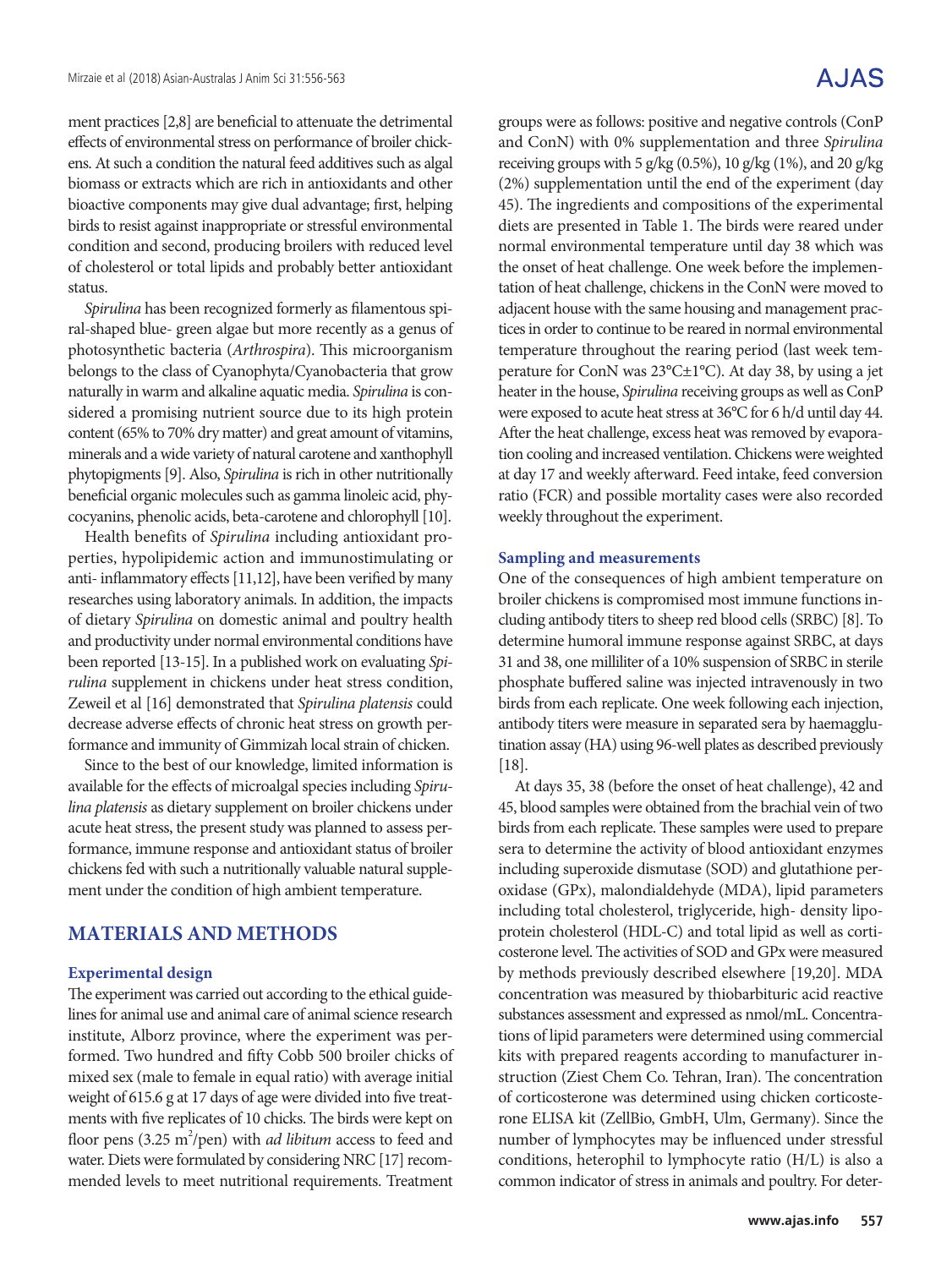# A.JAS

**Table 1.** The ingredients and composition of experimental diets

|                                |           |          | Spirulina (%) |                |
|--------------------------------|-----------|----------|---------------|----------------|
| Item                           | $\pmb{0}$ | 0.5      | 1             | $\overline{2}$ |
| Ingredients                    |           |          |               |                |
| Corn                           | 65.1      | 65.1     | 65.15         | 65.25          |
| Soybean meal                   | 30        | 29.5     | 29            | 28             |
| NAHCO <sub>3</sub>             | 0.1       | 0.1      | 0.1           | 0.1            |
| Salt                           | 0.3       | 0.3      | 0.25          | 0.3            |
| Dicalcium phosphate            | 1.6       | 1.6      | 1.6           | 1.6            |
| DL-methionine                  | 0.13      | 0.13     | 0.13          | 0.13           |
| L-lysine                       | 0.08      | 0.08     | 0.08          | 0.08           |
| Soybean oil                    | 0.9       | 0.9      | 0.85          | 0.8            |
| Spirulina                      | $\theta$  | 0.5      |               | $\overline{2}$ |
| Limestone                      | 1.29      | 1.29     | 1.29          | 1.29           |
| Vitamin premix <sup>1)</sup>   | 0.25      | 0.25     | 0.25          | 0.25           |
| Mineral premix <sup>2)</sup>   | 0.25      | 0.25     | 0.25          | 0.25           |
| Total compositions             |           |          |               |                |
| Metabolizable energy (kcal/kg) | 2,924.03  | 2,927.53 | 2,928.20      | 2,934.04       |
| Crude protein (%)              | 18.28     | 18.3     | 18.3          | 18.34          |
| Calcium (%)                    | 0.78      | 0.78     | 0.78          | 0.78           |
| Available phosphorous (%)      | 0.38      | 0.38     | 0.38          | 0.39           |
| DL-methionine (%)              | 0.34      | 0.34     | 0.34          | 0.34           |
| Lysine (%)                     | 0.86      | 0.86     | 0.86          | 0.86           |
| Methionine+cysteine (%)        | 0.67      | 0.67     | 0.67          | 0.67           |

<sup>1)</sup> Vitamin premix contained per kilogram: vitamin A, 9,000 IU; vitamin D<sub>3</sub>, 2,000 IU; vitamin E, 18 IU; vitamin K<sub>3</sub>, 2 g; vitamin B<sub>1</sub>, 1.8 mg; vitamin B<sub>2</sub>, 6.6 mg; vitamin B<sub>3</sub>, 30<br>mg; vitamin B<sub>4</sub>, 0.1 mg; vitamin

<sup>2)</sup> Mineral premix contained per kilogram: Mn, 100 mg; Fe, 50 mg; Zn, 100 mg; Cu, 10 mg; I, 1 mg; Se, 0.2 mg.

mination of H/L, fresh blood smears were prepared and after fixing with methanol, were stained with Giemsa stain in a Coplin jar. A total of 60 cells were counted for each blood slide by using of a light microscope [6].

#### **Statistical analysis**

The general linear model procedure was used to analyze data (Cary, NC, USA). The means were compared using Duncan's multiple range test at probability of 0.05.

### **RESULTS**

#### **Broiler performance**

The addition of *Spirulina* supplement had no significant effect on weight gain, feed intake and FCR at weekly recording during 17 to 38 days of age (Tables 2, 3, 4). Under the condition of the present study, final body weight, weight gain, feed intake and FCR did not vary significantly between ConP and ConN after heat challenge at p<0.05. However weight gain between two controls tended to show statistically significant difference ( $p = 0.06$ ). Weight gain was numerically higher in broilers fed 1% and 2% *Spirulina* among heat- exposed birds. Heat- exposed broiler chickens with 0.5% *Spirulina* supplement in the diet had the lowest final body weight as compared

|  |  | Table 2. The effects of Spirulina platensis (SP) supplement on performance of broiler chickens during 17 to 24 days of age |  |  |  |
|--|--|----------------------------------------------------------------------------------------------------------------------------|--|--|--|
|  |  |                                                                                                                            |  |  |  |

|                            | Performance parameters (17 to 24 days of age) |                 |                                    |                                   |  |  |  |  |  |  |
|----------------------------|-----------------------------------------------|-----------------|------------------------------------|-----------------------------------|--|--|--|--|--|--|
| <b>Experimental groups</b> | Weight gain (g)                               | Feed intake (q) | <b>Feed conversion ratio (FCR)</b> | Body weight at 24 days of age (g) |  |  |  |  |  |  |
| Control <sup>1)</sup> 1    | 415.6                                         | 683.8           | .64                                | 1,027                             |  |  |  |  |  |  |
| $0.5%$ SP                  | 408.4                                         | 713.8           | 1.75                               | 1,021.6                           |  |  |  |  |  |  |
| 1% SP                      | 408.8                                         | 710             | 1.73                               | 1,023.6                           |  |  |  |  |  |  |
| 2% SP                      | 430                                           | 720.4           | 1.67                               | 1,063.6                           |  |  |  |  |  |  |
| Control 2                  | 412                                           | 684.6           | 1.65                               | 1,028.8                           |  |  |  |  |  |  |
| SEM                        | 0.288                                         | 0.288           | 0.288                              | 0.288                             |  |  |  |  |  |  |
| p-value                    | 0.36                                          | 0.08            | 0.06                               | 0.13                              |  |  |  |  |  |  |

SEM, standard error of the mean.

<sup>1)</sup> Controls 1 and 2 did not receive feed with SP.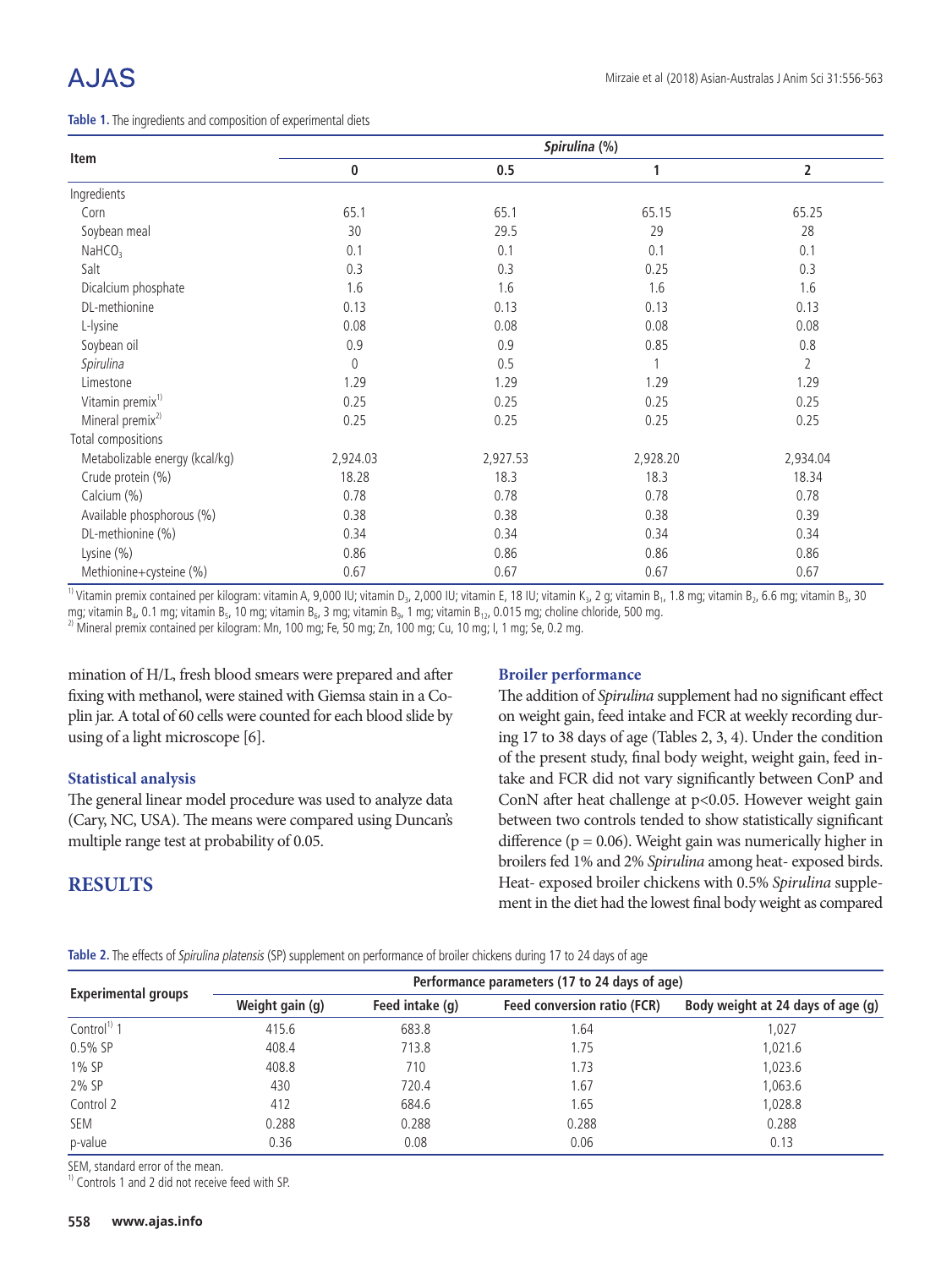#### **Table 3.** The effects of Spirulina platensis (SP) supplement on performance of broiler chickens during 24 to 31 days of age

|                            | Performance parameters (24 to 31 days of age) |                 |                             |                                   |  |  |  |  |  |
|----------------------------|-----------------------------------------------|-----------------|-----------------------------|-----------------------------------|--|--|--|--|--|
| <b>Experimental groups</b> | Weight gain (g)                               | Feed intake (q) | Feed conversion ratio (FCR) | Body weight at 31 days of age (g) |  |  |  |  |  |
| Control <sup>1)</sup> 1    | 547.6                                         | 967.6           | 1.76                        | 1,574.6                           |  |  |  |  |  |
| $0.5\%$ SP                 | 535.2                                         | 1,016.2         | 1.91                        | 1,556.8                           |  |  |  |  |  |
| 1% SP                      | 535.6                                         | 937.6           | 1.74                        | 1,559.2                           |  |  |  |  |  |
| 2% SP                      | 568.4                                         | 970.4           | .7                          | 1,632                             |  |  |  |  |  |
| Control 2                  | 552.2                                         | 967.2           | 1.74                        | 1.573                             |  |  |  |  |  |
| <b>SEM</b>                 | 0.288                                         | 0.288           | 0.288                       | 0.288                             |  |  |  |  |  |
| p-value                    | 0.62                                          | 0.25            | 0.23                        | 0.19                              |  |  |  |  |  |

SEM, standard error of the mean.

 $1)$  Controls 1 and 2 did not receive feed with SP.

**Table 4.** The effects of Spirulina platensis (SP) supplement on performance of broiler chickens during 31 to 38 days of age

|                            | Performance parameters (31 to 38 days of age) |                 |                                    |                                   |  |  |  |  |  |  |
|----------------------------|-----------------------------------------------|-----------------|------------------------------------|-----------------------------------|--|--|--|--|--|--|
| <b>Experimental groups</b> | Weight gain (g)                               | Feed intake (q) | <b>Feed conversion ratio (FCR)</b> | Body weight at 38 days of age (g) |  |  |  |  |  |  |
| Control <sup>1)</sup> 1    | 569                                           | 1,153.2         | 2.05                               | 2,143.6                           |  |  |  |  |  |  |
| $0.5\%$ SP                 | 567.6                                         | 1,161.2         | 2.09                               | 2,124.4                           |  |  |  |  |  |  |
| 1% SP                      | 535.2                                         | 1,185.2         | 2.25                               | 2,094.4                           |  |  |  |  |  |  |
| 2% SP                      | 535.2                                         | 1,218.4         | 2.30                               | 2,167.2                           |  |  |  |  |  |  |
| Control 2                  | 570.6                                         | 1,180.8         | 2.06                               | 2,143.6                           |  |  |  |  |  |  |
| SEM                        | 0.288                                         | 0.288           | 0.288                              | 0.288                             |  |  |  |  |  |  |
| p-value                    | 0.76                                          | 0.09            | 0.52                               | 0.51                              |  |  |  |  |  |  |

SEM, standard error of the mean.

 $<sup>1)</sup>$  Controls 1 and 2 did not receive feed with SP.</sup>

to other treatments (p<0.05). Broiler chickens in ConN had the lowest FCR among treatments which was not significantly different from those of heat- exposed broilers with 1% *Spirulina* in the diet ( $p<0.05$ ) (Table 5).

#### **Antibody titer against SRBC**

*Spirulina* supplementation of the diet had significant effects on antibody titer against SRBC (Table 6). At day 38, the anti-

**Table 5.** The effects of Spirulina platensis (SP) supplement on performance of broiler chickens under high ambient temperature

|                               | Performance parameters (38 to 44 days of age) |                                            |                       |                                   |  |  |  |  |  |  |
|-------------------------------|-----------------------------------------------|--------------------------------------------|-----------------------|-----------------------------------|--|--|--|--|--|--|
| <b>Experimental</b><br>groups | $\left( q\right)$                             | Body weight Weight gain Feed intake<br>(g) | (q)                   | Feed<br>conversion<br>ratio (FCR) |  |  |  |  |  |  |
| ConN <sup>1</sup>             | $2.814^a$                                     | 640.8                                      | $1,309.1^{ab}$        | 2.04 <sup>c</sup>                 |  |  |  |  |  |  |
| $0.5%$ SP                     | $2,663.5^{\circ}$                             | 539.1                                      | 1,263.4 <sup>ab</sup> | $2.34^{a}$                        |  |  |  |  |  |  |
| 1% SP                         | $2,729.3^{bc}$                                | 574.6                                      | $1,180.5^b$           | $2.06^{bc}$                       |  |  |  |  |  |  |
| 2% SP                         | 2,769.4 <sup>ab</sup>                         | 602.2                                      | $1,385.2^a$           | 2.3 <sup>ab</sup>                 |  |  |  |  |  |  |
| ConP <sup>2</sup>             | $2,750.2^{ab}$                                | 564.9                                      | $1,227.8^{b}$         | $2.16$ <sup>abc</sup>             |  |  |  |  |  |  |
| <b>SFM</b>                    | 14.748                                        | 12.12                                      | 23.318                | 0.041                             |  |  |  |  |  |  |
| p-value                       | 0.01                                          | 0.06                                       | 0.04                  | 0.04                              |  |  |  |  |  |  |

SEM, standard error of the mean.

<sup>1)</sup> Negative control, no exposure to high ambient temperature and no SP.

 $2)$  Positive control, exposure to high ambient temperature and no SP.

 $a-c$  Different superscripts in each column show significant differences at  $p < 0.05$ .

body production against SRBC was higher in broiler chickens with 0.5% and 2% *Spirulina* supplementation as compared to the control groups ( $p = 0.002$ ). Exposure to high ambient temperature significantly decreased antibody titer compared to non-heat- exposed birds (3.8 and 4.1 for exposure to high ambient temperature and non- exposure to high ambient temperature respectively). As shown in Table 6, in spite of negative impact of heat- exposure on humoral immune response, all broilers fed *Spirulina* had higher antibody titers as compared to ConP ( $p = 0.001$ ).

#### **Serum antioxidant status**

Examined serum oxidant/antioxidant variables were significantly affected by *Spirulina* supplementation of broiler chickens diet (Table 7). Values for GPx at days 35 and 42 were not statistically significant among experimental treatments hence these data are not shown. Before heat exposure, all *Spirulina*supplemented broilers had lower MDA values and higher activity of SOD as compared to non-*Spirulina* fed birds while increased activity of GPx was only evident in 2% *Spirulina*supplemented group (p<0.05). As expected, heat stress had significant effect on MDA value as well as activities of SOD and GPx, since ConP presented increased MDA value and lower activities of SOD and GPx compared to ConN (p = 0.001). As demonstrated in Table 7, 2% *Spirulina*- supple-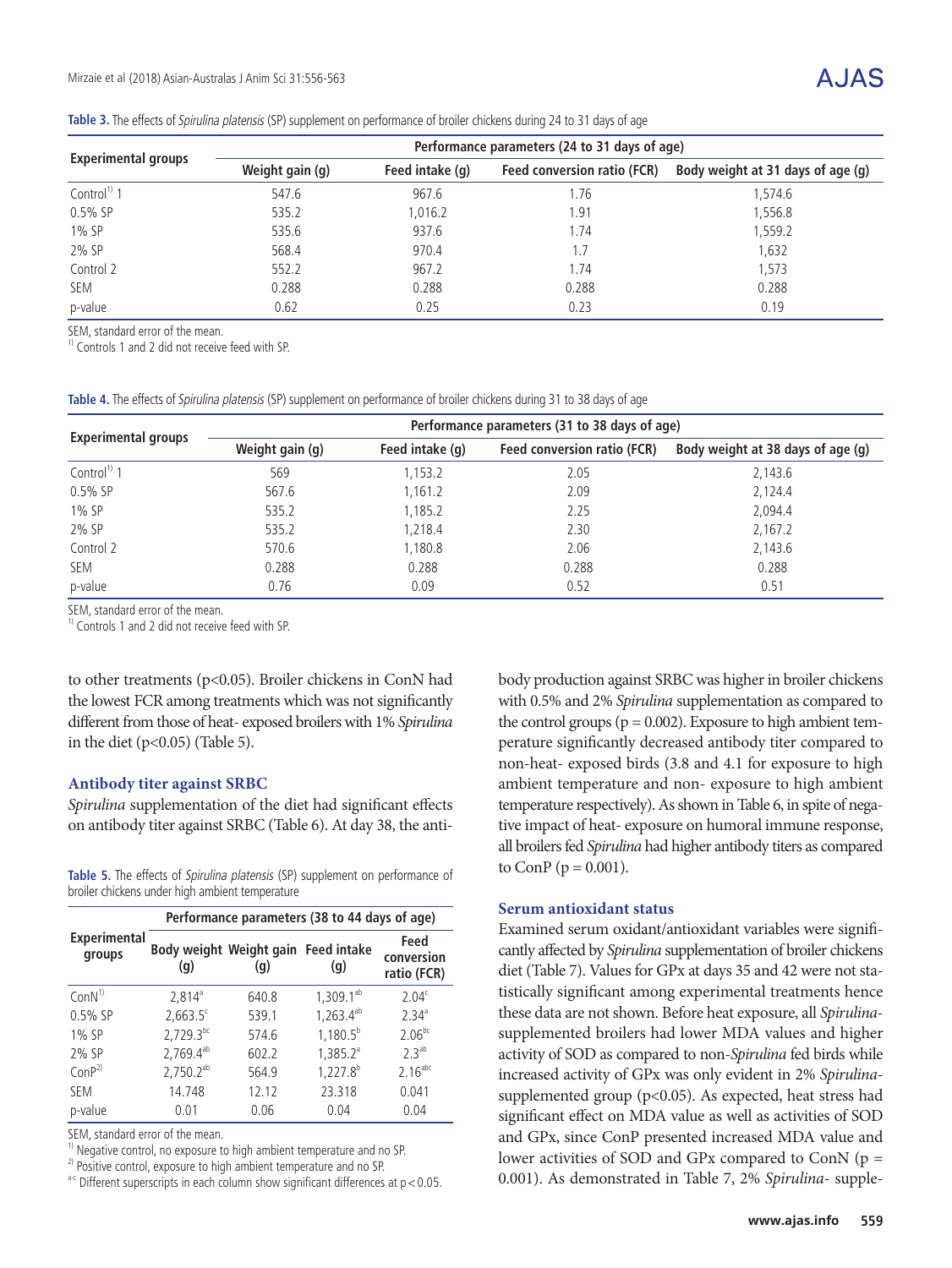# A.JAS

| Table 6. The effects of Spirulina platensis (SP) supplement on hemaglutination titer against SRBC |  |  |
|---------------------------------------------------------------------------------------------------|--|--|
|                                                                                                   |  |  |

| <b>Parameter</b> | Day      | SP ،<br>$0.5\%$           | 1% SP                                 | 2% SP             | $\text{ConN}^{\text{D}}$ | $\mathsf{con} \mathsf{P}^2$<br>$\sim$ $\sim$ | SEM<br>the contract of the contract of | p-value |
|------------------|----------|---------------------------|---------------------------------------|-------------------|--------------------------|----------------------------------------------|----------------------------------------|---------|
| Antibody titer   | າດ<br>JU | 76 <sup>3</sup><br>7. / U |                                       | — du<br>−. J      | $\lnot$<br>⊣۰ –          | $\sim$<br>ر ے.⊤                              | 0.076                                  | 0.002   |
| $(log \angle)$   |          | $+0.38^{ab}$              | 76 <sup>5</sup><br><u>.</u><br>7. / U | $70^{\circ}$<br>. | $\sim$<br>. .            | $\Omega$<br>J.C                              | $\cap$<br>U.UJ                         | 0.001   |

SRBC, sheep red blood cells; SEM, standard error of the mean.

<sup>1)</sup> Negative control, no exposure to high ambient temperature and no SP.

<sup>2)</sup> Positive control, exposure to high ambient temperature and no SP.

 $a-c$  Different superscripts in each row show significant differences at  $p < 0.05$ .

|  |  | Table 7. The effects of Spirulina platensis (SP) supplement on some antioxidant parameters of broiler chickens |  |
|--|--|----------------------------------------------------------------------------------------------------------------|--|
|--|--|----------------------------------------------------------------------------------------------------------------|--|

|                   |                   |                     | Malondialdehyde (nmol/mL) |                    |                    | Superoxide dismutase (UE <sup>1</sup> /mL) |                    | Glutathione peroxidase (µm/mL) |                  |                   |
|-------------------|-------------------|---------------------|---------------------------|--------------------|--------------------|--------------------------------------------|--------------------|--------------------------------|------------------|-------------------|
| Day               | 35                | 38                  | 42                        | 45                 | 35                 | 38                                         | 42                 | 45                             | 38               | 45                |
| ConN <sup>2</sup> | 8.79 <sup>a</sup> | $9.55^{\circ}$      | $9.22^{b}$                | $9.1^{\circ}$      | $87.54^{\circ}$    | $88.85^{bc}$                               | $95.33^{a}$        | $94.84$ <sup>a</sup>           | $2.33^{b}$       | 2.98 <sup>a</sup> |
| $0.5\%$ SP        | 8.2 <sup>b</sup>  | Q <sub>p</sub>      | 10.67 <sup>a</sup>        | 11.06 <sup>a</sup> | 87.92 <sup>c</sup> | $90.92$ <sup>a</sup>                       | 80.12 <sup>d</sup> | 80.18 <sup>c</sup>             | $2.33^{b}$       | 1.97 <sup>b</sup> |
| 1% SP             | 8.01 <sup>b</sup> | $9.34^{ab}$         | $10.4^a$                  | $10.03^{b}$        | $92.38^{b}$        | $90.47^{ab}$                               | 82.8 <sup>c</sup>  | $79.91^c$                      | $2.35^{b}$       | $2.28^{b}$        |
| 2% SP             | 7.19 <sup>c</sup> | 8.54 <sup>c</sup>   | $9.72^{b}$                | $9.54^{bc}$        | 98.18 <sup>a</sup> | 91.7 <sup>a</sup>                          | $91.74^{b}$        | $90.31^{b}$                    | 2.7 <sup>a</sup> | 2.87 <sup>a</sup> |
| ConP <sup>3</sup> | $8.63^{a}$        | $9.61$ <sup>a</sup> | $10.94^{a}$               | $10.86^a$          | $87.62^c$          | $88.18^c$                                  | $79.78^{\circ}$    | $80.32^c$                      | $2.24^{b}$       | $2.01^{b}$        |
| <b>SEM</b>        | 0.119             | 0.099               | 0.149                     | 0.171              | 0.868              | 0.365                                      | .334               | 1.416                          | 0.051            | 0.097             |
| p-value           | 0.001             | 0.002               | 0.001                     | 0.001              | 0.001              | 0.003                                      | 0.001              | 0.001                          | 0.03             | 0.001             |

SEM, standard error of the mean.

 $<sup>1</sup>$  UE, unit of enzyme, the amount of enzyme capable of inhibiting the rate of pyrogallol oxidation by 50%.</sup>

 $2)$  Negative control, no exposure to high ambient temperature and no SP.

<sup>3)</sup> Positive control, exposure to high ambient temperature and no SP.

 $a-c$  Different superscripts in each column show significant differences at  $p < 0.05$ .

mented group had significantly lower MDA value and higher activities of SOD and GPx in comparison with other heatexposed groups ( $p<0.05$ ).

#### **Lipid profile**

In pre stress phase, feeding broilers with *Spirulina* especially at 1% and 2% significantly reduced the serum levels of cholesterol, triglyceride and total lipid as compared with control (Table 8). Under heat stress condition, broilers fed *Spirulina* had significantly reduced serum levels of cholesterol, triglyceride and total lipid regardless of inclusion level as compared to ConP (p≤0.008). In this regard, beneficial effects of 1% and 2% *Spirulina* supplementations on reducing triglyceride were identical on day 45. Compared to ConP, broiler chickens fed *Spirulina* had significantly higher HDL-C level at the end of experiment although this effect was not observed in preceding days.

#### **Stress indicators**

There was significant difference in corticosterone level of various treatments at all sampling times as presented in Table 9. At day 38, the lowest concentration of corticosterone was observed in 2% *Spirulina*- supplemented group. Broilers reared under high ambient temperature, had significantly higher corticosterone concentration than those reared under control temperature regardless of *Spirulina* addition (p = 0.001). Dur-

**Table 8.** The effects of Spirulina platensis (SP) supplement on lipid profile of broiler chickens

| Item              | Cholesterol (mg/dL) |                 |                    | Triglyceride (mg/dL) |                 |                     |                    | High density lipoprotein (mg/dL) |                     |                    | Total lipid (mg/dL) |                    |                     |                        |                  |                     |
|-------------------|---------------------|-----------------|--------------------|----------------------|-----------------|---------------------|--------------------|----------------------------------|---------------------|--------------------|---------------------|--------------------|---------------------|------------------------|------------------|---------------------|
|                   | 35 d                | 38 d            | 42 d               | 45 d                 | 35 d            | 38 d                | 42 d               | 45 d                             | 35 d                | 38 d               | 42 d                | 45 d               | 35 d                | 38 d                   | 42 d             | 45 d                |
| ConN              | 162.48 <sup>a</sup> | $169.6^{\circ}$ | $144.5^{\circ}$    | 163.06 <sup>b</sup>  | $97.36^{\circ}$ | 98.34 <sup>ab</sup> | $93.86^{\circ}$    | 84.62 <sup>b</sup>               | 72.92 <sup>a</sup>  | $69.2^{\circ}$     | $56.8^{bc}$         | 61.19 <sup>a</sup> | 336.06 <sup>a</sup> | 352<br>18 <sup>a</sup> | $310.5^{\circ}$  | 293.7 <sup>b</sup>  |
| $0.5%$ SP         | 160.36ª             | $160.3^{\circ}$ | $144.3^{b}$        | $141.24^{bc}$        | $97.4^{\circ}$  | $96.74^{bc}$        | $93.96^{b}$        | 84.02 <sup>b</sup>               | $64.05^{ab}$        | 70.08 <sup>a</sup> | $61.72^{ab}$        | $60.25^{\circ}$    | 335.9 <sup>a</sup>  | 337.1 <sup>b</sup>     | $310.62^{b}$     | 293.94 <sup>b</sup> |
| 1% SP             | $155.18^{a}$        | $150.3^{\circ}$ | 141.7 <sup>b</sup> | $137.78^c$           | $93.99^{b}$     | $95.3^{\circ}$      | 90.74c             | 77.12c                           | 63.44 <sup>ab</sup> | $61.35^{b}$        | 54.78 <sup>bc</sup> | 64.12 <sup>a</sup> | $324.78^{a}$        | $320.04^{\circ}$       | $303.78^{\circ}$ | 280.28 <sup>c</sup> |
| 2% SP             | $144.5^{\circ}$     | $144.64^\circ$  | $128^{\circ}$      | $126.52^{\circ}$     | $90.38^{\circ}$ | $64.92^{\circ}$     | $86.4^{\circ}$     | 76.9 <sup>c</sup>                | $59.24^{b}$         | $59.4^{\circ}$     | $52.85^{\circ}$     | $53.21^{b}$        | 306.17 <sup>b</sup> | $309.22^{\circ}$       | $282.03^{\circ}$ | $265.34^{\circ}$    |
| ConP <sup>2</sup> | $160.6^{\circ}$     | $170.2^{\circ}$ | 171                | $152.4^{\circ}$      | $96.94^{\circ}$ | $99.86^{\circ}$     | 99.26 <sup>a</sup> | 92.96 <sup>a</sup>               | $72.74^{\circ}$     | $68.56^{\circ}$    | $64.4^{\circ}$      | 45.4c              | 336.14 <sup>a</sup> | 352.2 <sup>a</sup>     | $352.4^a$        | $319.96^{\circ}$    |
| SEM               | .837                | 2.143           | 2.908              | .782                 | 0.631           | 0.615               | 0.937              | .261                             | .936                | .234               | .273                | .564               | 2.84                | 3.648                  | 4.697            | 3.846               |
| p-value           | 0.003               | 0.001           | 0.001              | 0.001                | 0.001           | 0.001               | 0.00.              | 0.001                            | 0.07                | 0.002              | 0.008               | 0.001              | 0.001               | 0.001                  | 0.001            | 0.001               |

SEM, standard error of the mean.

<sup>1)</sup> Negative control, no exposure to high ambient temperature and no SP.

 $2)$  Positive control, exposure to high ambient temperature and no SP.

 $a-c$  Different superscripts in each column show significant differences at  $p < 0.05$ .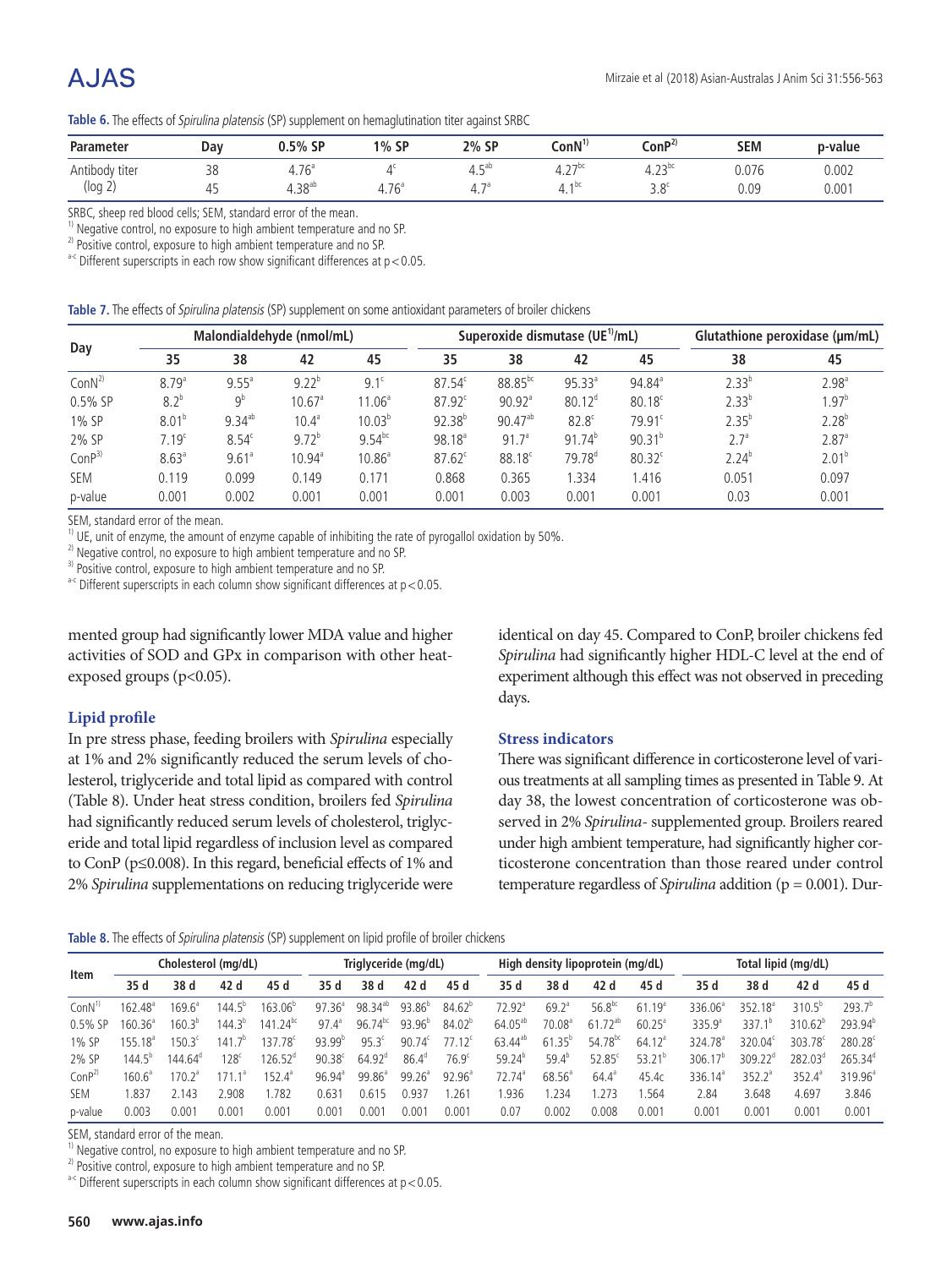| <b>Parameters</b>            | Day | $0.5%$ SP            | 1% SP              | 2% SP              | $ConN^{1)}$        | ConP <sup>2</sup>    | <b>SEM</b> | p-value |
|------------------------------|-----|----------------------|--------------------|--------------------|--------------------|----------------------|------------|---------|
| Corticosterone concentration | 38  | $27.25^{\circ}$      | 27.81 <sup>a</sup> | $25.63^{\circ}$    | $26.77^{ab}$       | $27.44^{\circ}$      | 0.24       | 0.02    |
| (mmol/L)                     | 42  | $32.19^{b}$          | $31.87^{b}$        | 30.04 <sup>c</sup> | $27.15^{\circ}$    | $33.38^{a}$          | 0.465      | 0.001   |
|                              | 45  | $34.41$ <sup>a</sup> | $32.93^{b}$        | $30.64^c$          | 28.79 <sup>d</sup> | 35.02 <sup>a</sup>   | 0.497      | 0.001   |
| $H/L^{3)}$ ratio             | 35  | $0.297^{\rm b}$      | $0.402^{\circ}$    | 0.196 <sup>c</sup> | $0.358^{ab}$       | $0.354^{ab}$         | 0.016      | 0.001   |
|                              | 45  | $0.414^c$            | $0.54^b$           | $0.405^{\circ}$    | 0.569 <sup>b</sup> | $0.709$ <sup>a</sup> | 0.025      | 0.001   |

SEM, standard error of the mean.

<sup>1)</sup> Negative control, no exposure to high ambient temperature and no SP

<sup>2)</sup> Positive control, exposure to high ambient temperature and no SP

<sup>3)</sup> Heterophil to Lymphocyte ratio.

 $a-c$  Different superscripts in each row show significant differences at  $p < 0.05$ .

ing heat stress, broilers fed *Spirulina* especially at 1% or 2% of the diet had significantly lower corticosterone concentration as compared to ConP. Similar results were found for H/L ratio. Acute heat stress significantly increased H/L ratio as compared to non-heat-stressed birds (ConN). The H/L ratio was significantly lower in all broilers fed with *Spirulina* under high ambient temperature as compared to their heat- exposed but no *Spirulina* supplemented counterparts (ConP).

### **DISCUSSION**

Exposure of broiler chickens to high ambient temperature has well recognized negative consequences on the poultry industry worldwide. Heat stress has noticeable detrimental effect on production performance by impairment of nutrient utilization and digestibility. The activities of enzymes of protein digestion decrease significantly with a high ambient temperature [2]. Khosravinia [7] reported that addition of phytogenic products into the drinking water of heat- stressed broiler chickens improves production efficiency of poultry by promoting digestion process and creating slight improvement in FCR. In the current study although stress in heat- exposed birds were physiologically evident, the challenge was unable to exert significant impairment in performance characteristics. An explanation for this finding is that since at the time that the experiment was done the climate was hot and the temperature of the growing house during first 17 days was inevitably higher than what is recommended, birds might acquire some heat adaptation. However mean weight gain values in ConP and ConN tended to show the statistically noticeable difference (p = 0.06). In the present study, *Spirulina* failed to affect growth performance in pre or post stress periods. These results are in agreement with those obtained by Mariey et al [10] who reported no adverse effect of *Spirulina* supplementation on body weight of growing pullets or laying hens. Also, Canogullari Dogan et al [21] reported that feeding of laying Japanese quails with *Spirulina platensis* addition did not significantly affect FCR and feed intake. However Kharde et al [22] reported that feeding of broiler chickens on diet supplemented with *Spirulina*

at 300 or 500 mg/kg feed for six weeks significantly increased the mean body weight, weight gain and feed efficiency compared to control group. Shanmugapriya et al [23] reported significant decrease in FCR by the dietary inclusion of the 1% of *Spirulina platensis* as compared to the control broilers. In a study by Kaoud [24], it has been shown that FCR was lower for broiler chickens supplemented with *Spirulina platensis* than control birds or birds supplemented with prebiotics.

Certain species of *Spirulina* including *Spirulina platensis* have exhibited immunomodulating properties in animals and human [25]. In the current study, at day 45, the lowest value for HA titer against SRBC antigen occurred in heat- stressed with no *Spirulina* supplementation (ConP). Our study revealed that all *Spirulina* supplemented groups showed significantly higher secondary antibody response against SRBC antigen despite heat stress conditions when compared with ConP. The result of the current study was in agreement with the Qureshi et al [26] who indicated a positive effect on second humoral response against SRBC antigen in broiler chickens fed with *Spirulina* compared to the control.

Heat stress stimulates oxidative damages of tissues by increasing the release of corticosterone and triggering lipid peroxidation in cell membranes [1]. In heat-challenged broilers, the increased level of MDA as well as decreased activities of serum SOD and GPx as reported earlier imply an imbalance in the oxidants/antioxidants system and oxidative stress [27]. Hence, organic compounds that interfere with free radicals may restore the balance of oxidants/antioxidants and leading to the improvement of health and growth. *Spirulina platensis* contains C-phycocyanin, a potent antioxidant agent as one of its major constituents [28]. Accordingly, in the current study heat-exposed broiler chickens with 2% *Spirulina* in the diet presented significantly lower MDA level and higher SOD and GPx activities as compared with other heat- exposed birds. Increased activities of SOD and GPx enzymes may improve the state of antioxidant defense system of broiler chickens. In agreement with a previous report which indicated dose-dependent anti-inflammatory effect of C-phycocyanin in some laboratory animals [29], our data presented the dose- depen-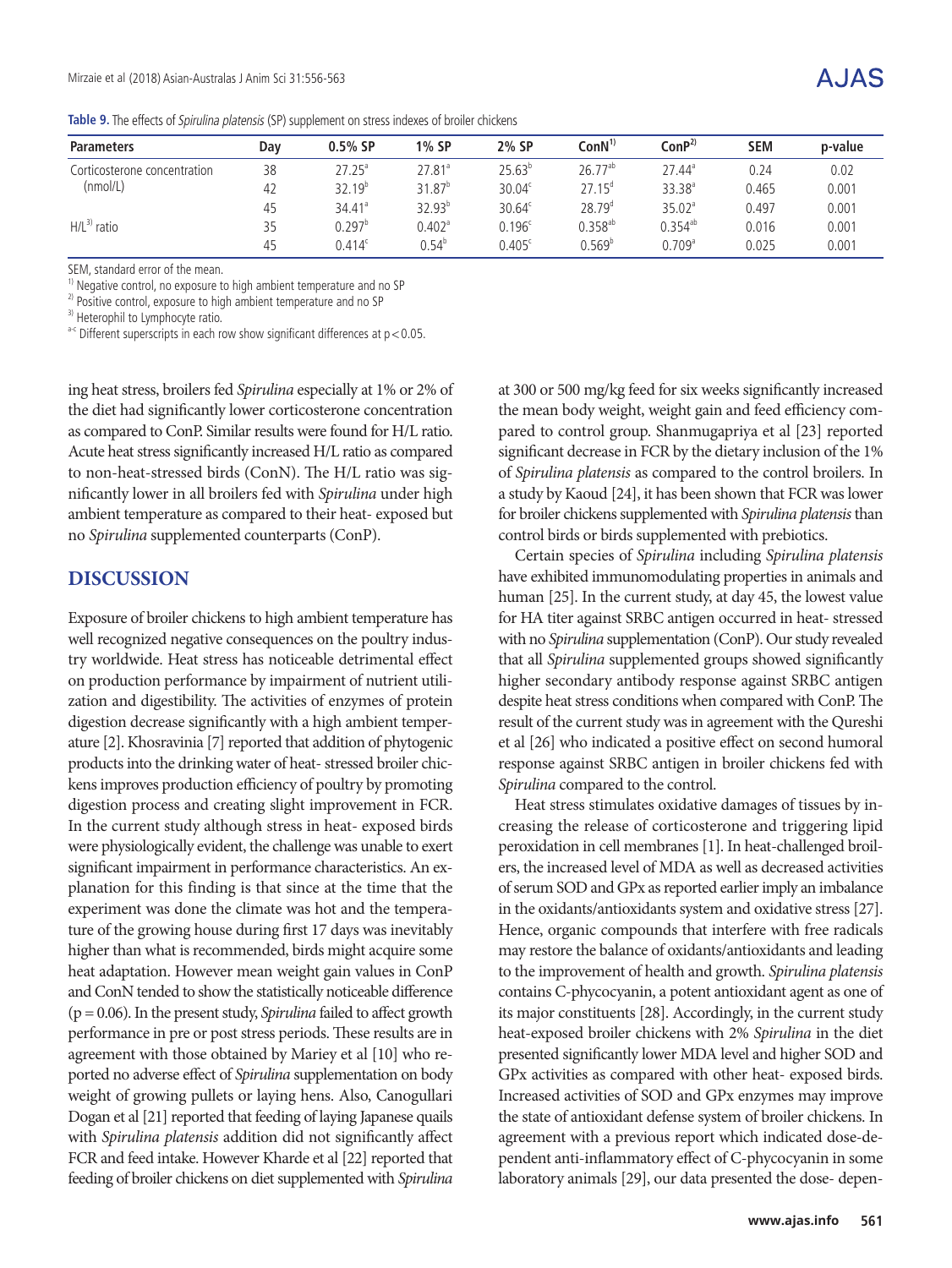# **AJAS**

dency of antioxidant effect for *Spirulina* supplement in broiler chickens. Akbarian et al [30] reported that some antioxidant phytochemicals, such as flavonoids and related compounds, were shown to decrease MDA value and induce elevation of SOD in heat- stressed poultry while having less or no effect in non-heat- stressed birds. Our results revealed that *Spirulina* supplementation enhanced antioxidant status of the body during pre heat stress at 38 days of age by increasing the activity of SOD and GPx and reducing MDA level. Therefore, our results support that unlike some phytochemicals, *Spirulina* antioxidant components have the potential to exert beneficial effects under both normal and challenging environmental conditions. This is consistent with a previous finding by EL-Sabagh et al [15] who reported lower serum MDA in fattening lambs fed with *Spirulina* compared to the control. Protective effects of *Spirulina* supplementation against oxidative damage have also been reported in laboratory animals [12].

The hypolipidemic effect of *Spirulina* or its extracts have been determined by various experiments on laboratory animals [11,12]. In the present study, our data revealed significant reductions in serum cholesterol, triglyceride and total lipid in pre or post stress periods as the level of dietary *Spirulina* was increased. However, raising activity of *Spirulina* supplement on HDL-C level was evident only on day 45 where heat-stressed broilers with dietary *Spirulina* showed significantly higher HDL-C than ConP. This is in consistent with previous finding by Canogullari Dogan et al [21] who reported that HDL cholesterol concentration increased with the increased supplementation of *Spirulina platensis*. *Spirulina platensis* supplementation also decreased plasma total cholesterol and trigyliceride levels between groups numerically but not statistically. In a study by Hosseini-Vashan et al [31], blood total cholesterol level in broiler chickens pre or after heat stress could be decreased by feeding them with a phytogenic compound. Mariey et al [10] by evaluating the effects of *Spirulina platensis* on local laying hens observed that plasma cholesterol were significantly decreased in birds fed with the *Spirulina*containing diets as compared to the control. Hypolipidemic effect of *Spirulina* has been reported to be due to the C-phycocyanin which inhibits the pancreatic lipase activity in a dosedependent manner [11].

Corticosterone concentration which is elevated under stimulation of stress factors such as high ambient temperature induces disappearing of lymphocytes and leading to lymphopenia [8]. Regardless of inclusion rate, supplementation of the diet with *Spirulina* resulted in significantly lower H/L ratio as compared to ConP. This observation may be partly due to the antioxidant property of *Spirulina* which leads to membrane stabilization and mostly because of declined secretion of corticosterone.

In conclusion, our results showed that supplementation of the broiler chicken's diet with *Spirulina* had beneficial effect in

reducing heat stress- induced hyperlipaemia and oxidative stress with no adverse effect on performance. Supplementary *Spirulina* also exhibited immune enhancing effects by increasing the humoral antibody response. Therefore, the present study for the first time suggests that alleviation of biochemical adverse impacts due to high ambient temperature in broiler chickens may be approached through supplementation of the diet with *Spirulina platensis*. More studies with *Spirulina* supplement for other animal species under heat stress or any other environmental suboptimal conditions in future researches will provide further insights regarding its indications and usefulness.

### **CONFLICT OF INTEREST**

We certify that there is no conflict of interest with any financial organization regarding the material discussed in the manuscript.

## **ACKNOWLEDGMENTS**

The authors are thankful to all the staffs in animal science research institute, Alborz province, Iran. Technical supports by F. Yari and M. Bagheri were gratefully appreciated.

## **REFERENCES**

- 1. Mujahid A, Akiba Y, Warden CH, Toyomizu M. Sequential changes in superoxide production, anion carriers and substrate oxidation in skeletal muscle mitochondria of heat-stressed chickens. FEBS Lett 2007;581:3461-7.
- 2. Sahin K, Kucuk O, Sahin N, Sari M. Effects of vitamin C and vitamin E on lipid peroxidation status, serum hormone, metabolite and mineral concentrations of Japanese quails reared under heat stress (34 degrees C). Int J Vitam Nutr Res 2002; 72:91-100.
- 3. Lin H, Wang LF, Song JL, Xie YM, Yang QM. Effect of dietary supplemental levels of vitamin A on the egg production and immune responses of heat-stressed laying hens. Poult Sci 2002; 81:458-65.
- 4. Ahmed T, Sarwar M. Dietary electrolyte balance: implications in heat stressed broilers. Worlds Poult Sci J 2006;63:638-53.
- 5. Zulkifli IN, Abdullah NM, Azrin M, Ho YW. Growth performance and immune response of two commercial broiler strains fed diets containing *Lactobacillus* cultures and oxytetracycline under heat stress conditions. Br Poult Sci 2000;41:593-7.
- 6. Houshmand M, Azhar K, Zulkifli I, Bejo MH, Kamyab A. Effects of prebiotic, protein level, and stocking density on performance, immunity, and stress indicators of broilers. Poult Sci 2012;91:393-401.
- 7. Khosravinia H. Mortality, production performance, water intake and organ weight of the heat stressed broiler chicken